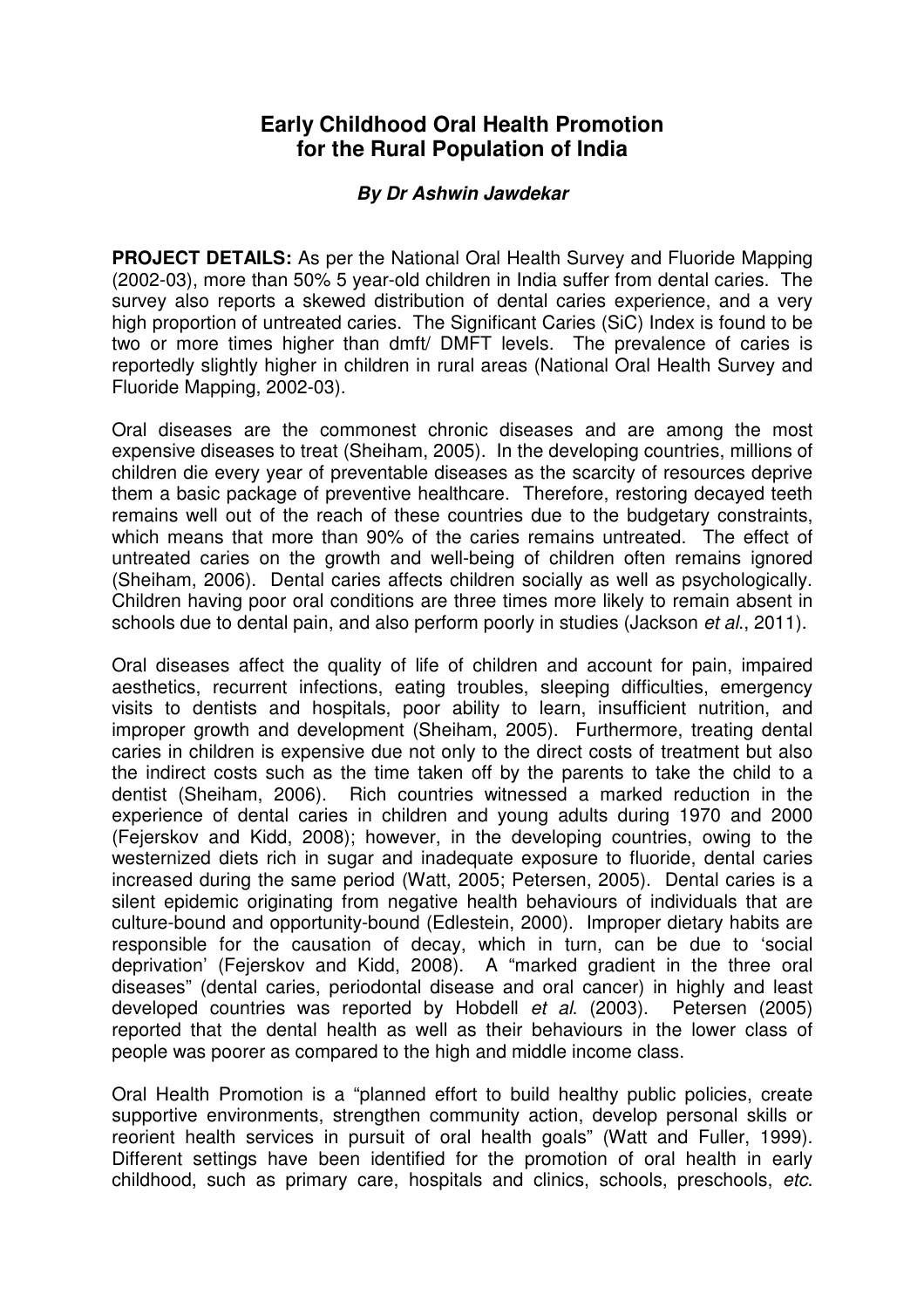Health practitioners, school and preschool teachers, local authorities and industry are potential partners in the oral health promotion (Daly et al., 2002). Research in life course perspective of health has emphasized the importance of a good early start in life for later adult health; for oral health, too, 'preschool' period is a critical period (Watt et al., 2001). Furthermore, the recent literature also supports a "directed/ targeted population approach" in the prevention of oral diseases, (particularly dental caries), for which preschool and school settings, as well as geographic targeting based on deprivation is suitable (Watt, 2005). The key to success of a health programme is the participation of stakeholders in it. The partnerships of parents and teachers in schools, and local health professionals are essential for the successful implementation of an oral health programme (Tomar, 2008). The need for a preventive programme targeting children in deprived communities is evidence-based.

No comprehensive oral health evaluation and promotion programme for the children residing in Taluka Panvel has ever been carried out to our knowledge. The MGM Dental College and Hospital, Navi Mumbai, located close to these rural areas, provides dental care to some residents (school children and adults) through community outreach programmes, and also offers free and subsidized treatments in the hospital. However, there exists an opportunity for an early childhood oral health promotional programme for the 0-6 year old children. The Department of Pediatric Dentistry and Department of Dental Public Health of MGM Dental College and Hospital, Navi Mumbai have approached the Government authorities for initiating a comprehensive Early Childhood Oral Health Promotion programme in Panvel region. The authorities have shown willingness for the same. The proposed programme has following aims and objectives:

#### **Aims and Objectives**

The proposed programme aims at developing and evaluating early childhood oral health promotion activities in Taluka Panvel in the District Raigad of the State of Maharashtra, India.

#### **Objectives:**

- To measure the dental caries prevalence and severity, and impact of ECC and S-ECC on oral health related quality of life
- To evaluate the effectiveness of oral health promotion tools (audio-visual and printed) for Early Childhood Oral Health Promotion
- To evaluate the effectiveness of fluoride varnish programme in terms of acceptance and sustainability
- To evaluate the effectiveness of preschool toothbrushing programme in terms of acceptance and sustainability
- To evaluate the utilization of dental services

#### **Methods**

#### **I. Ethical clearance:**

- Ethical permission from institutional ethics committee
- Permission from district health and education authorities
- Consent from all parents participating in the programme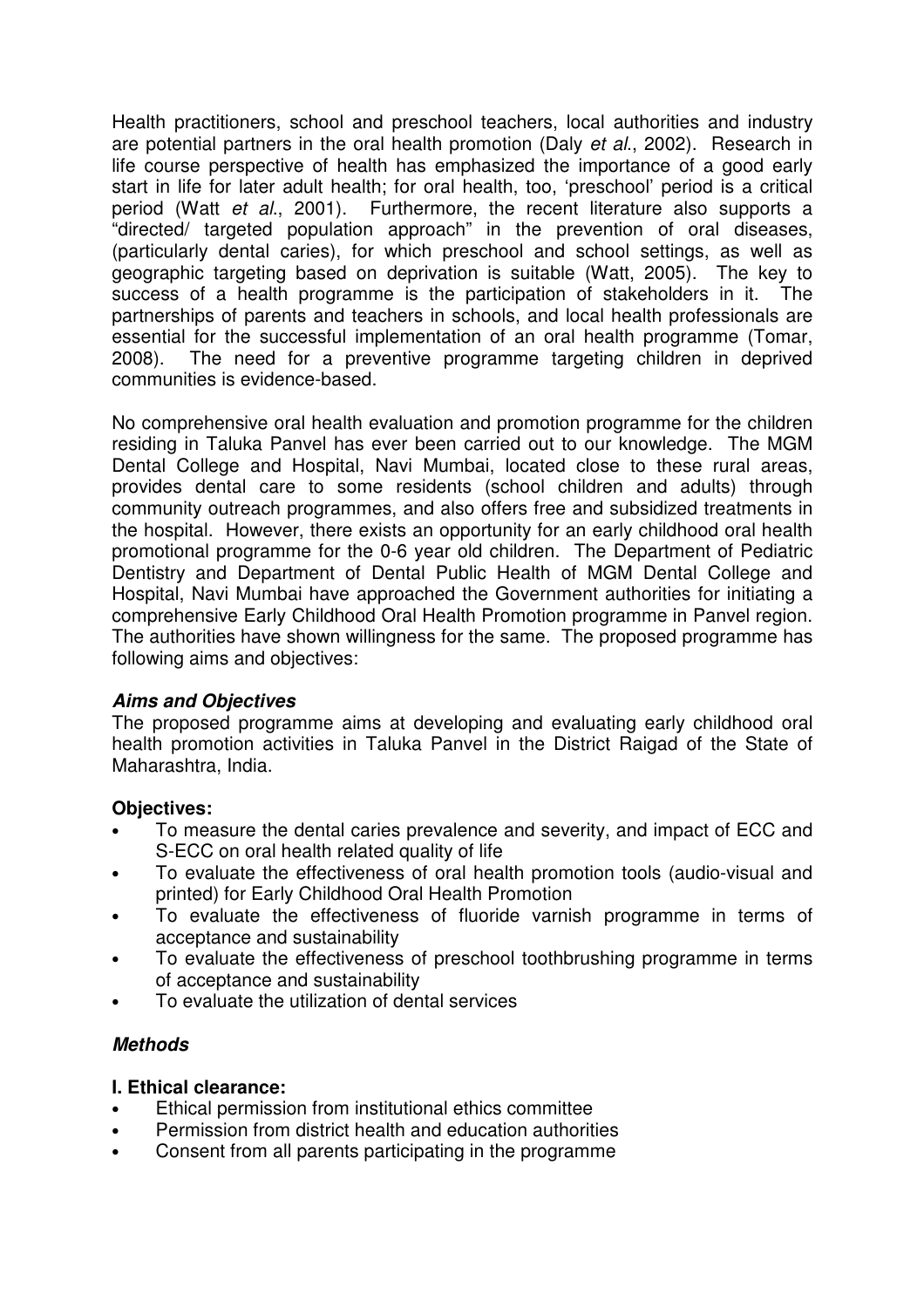## **II. Team:**

- Chief investigators 2 (Dr Ashwin Jawdekar, Professor and Head, Department of Pediatric Dentistry, Dr Niraja Nadkarni, Reader, Department of Public Health Dentistry)
- Co-investigators 2 (Lecturers, Department of Pediatric Dentistry and Public Health Dentistry)
- Field workers 8-10 (Interns)

#### **III. Inclusion and exclusion criteria:**

This being a outreach programme, will target all the children (0-6 years) of the community (approximately 28000 in rural areas of Taluka Panvel, District Raigad). The possibility of extending the programme to children with special care needs and/or systemic conditions will be evaluated pragmatically. Children of parents not signing the consent form and not present on the day of visit will be excluded from the study.

## **IV. Validation of tools and calibration:**

Prevalidated instruments will be used in the study.

Calibration of examiners will be done in the department of public health dentistry based on the WHO Oral Health Survey Guidelines.

#### **V. Scheduling of the programme:**

Approximate duration: 6 months-2 years

| Age-<br>group | <b>Settings</b>                                                                                        | People                                        | <b>Tools</b>        | <b>Scope</b>                                                                                                                |
|---------------|--------------------------------------------------------------------------------------------------------|-----------------------------------------------|---------------------|-----------------------------------------------------------------------------------------------------------------------------|
|               | Primary healthcare<br>$0-2$ years $ $ centres, hospitals<br>(well-baby clinics),<br>Anganwadi branches | (similar to midwifes), oral care,<br>parents  | printed<br>booklets | Anganwadi workers DVD on infant Survey and Education                                                                        |
|               | Primary healthcare<br>2-3 years centres, Anganwadi                                                     | Anganwadi workers, Printed<br>parents         | song audio          | Survey, Education and<br>booklets, tooth Fluoride varnish programme<br>in dental van/or dental<br>satellite centres         |
|               | Preschools,<br>3-6 years Anganwadi branches                                                            | Anganwadi workers, Printed<br>school teachers | song audio          | Survey, Education and<br>booklets, tooth Preschool programme of<br>toothbrushing with fluoride<br>toothpaste (free samples) |

#### **VI. Specifications of the programme**

#### **VII. Outcome measures**

- Indexes: dmft, SiC, pufa, Early Childhood Oral Health Impact Scale (ECOHIS)
- Assessment of knowledge and knowledge retention in Anganwadi workers, school teachers and parents (using a prevalidated Questionnaire)
- Comparison of dental attendance pre- and post-programme
- Acceptance to and sustainability of fluoride varnish programme in 2-3 year-olds
- Acceptance to and sustainability of preschool programme of toothbrushing with fluoride toothpaste

#### **VIII. Data analysis:**

This study will be a mixed methods study (both quantitative and qualitative). Some parameters (dmft, SiC, pufa, ECOHIS, knowledge and knowledge retention, and